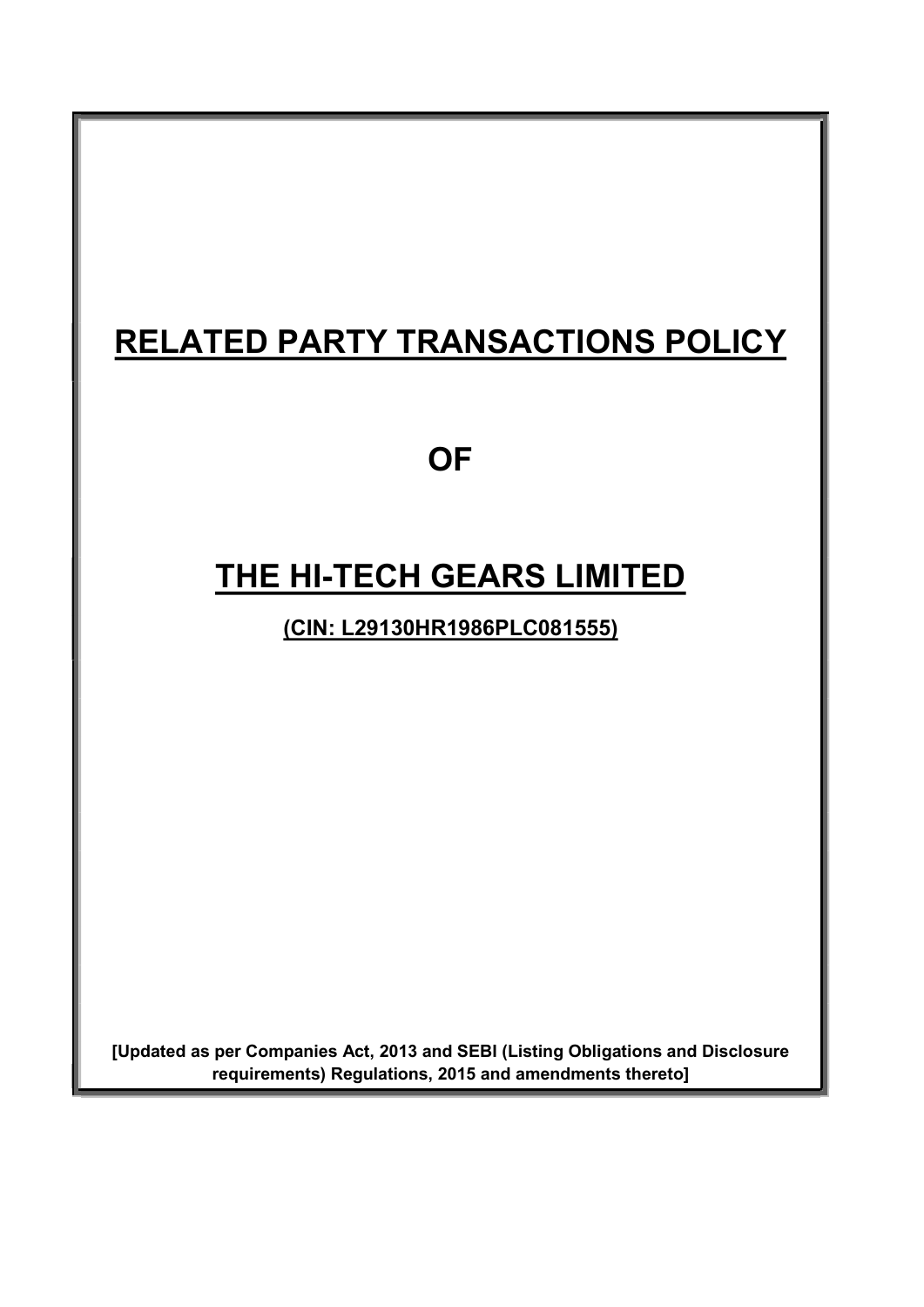#### RELATED PARTY TRANSACTIONS POLICY

#### Preface

The Company is committed to uphold the highest ethical and legal conduct in fulfilling its responsibilities and recognizes that related party transactions can present a risk of actual or apparent conflicts of interest of the related parties, Directors, Senior Management etc. with the interest of the Company.

Section 188 of the Companies Act 2013 (the "Act") read with its Rules made there under and any subsequent amendments thereto, provides for the formulation of a policy on Related Party Transactions ('RPT'). Further regulation 23 of Securities and Exchange Board of India (Listing Obligations and Disclosure Requirements) Regulations, 2015 ("Regulations") mandates company to formulate a policy on materiality of RPT and on dealing with RPT including clear threshold limits duly approved by the Board of Directors. The Regulations further provides that such policy shall be reviewed by the Board of Directors at least once every three years and updated accordingly.

Accordingly, the Board of Directors (the "Board") in consultation with the Audit Committee of The Hi-Tech Gears Limited (the "Company" or "THGL"), amend the policy and procedures with regard to Related Party Transactions (RPT) as defined below, in compliance of the above provisions, as amended from time in order to ensure the transparency and procedural fairness of such transactions.

#### 1. Objective

This policy is intended to ensure the proper approval and reporting of transactions as applicable, between the Company and any of its related parties in the best interest of the Company and its Stakeholders.

Further, provisions of this policy are designed to govern the transparency of approval process and disclosures requirements to ensure fairness in the conduct of related party transactions, in terms of the applicable laws. This Policy shall supplement the Company's other policies in force that may be applicable to or involve transactions with related persons. Keeping in view the legal as well as commercial requirements, the Board may amend this policy from time to time as may be required.

#### 2. Transactions Covered by this Policy

Transactions covered by this policy include any contract or arrangement with a related party with respect to transactions defined hereunder as "Related Party Transaction".

Provided that any transactions entered into by the Company with a Related Party in its ordinary course of business and on an arm's length basis shall not require any approval of the Audit Committee/ Board of Directors and Shareholders (wherever required) of the Company except in the case of Specific Transactions, which shall be subject to prior approval of the Audit **Committee.**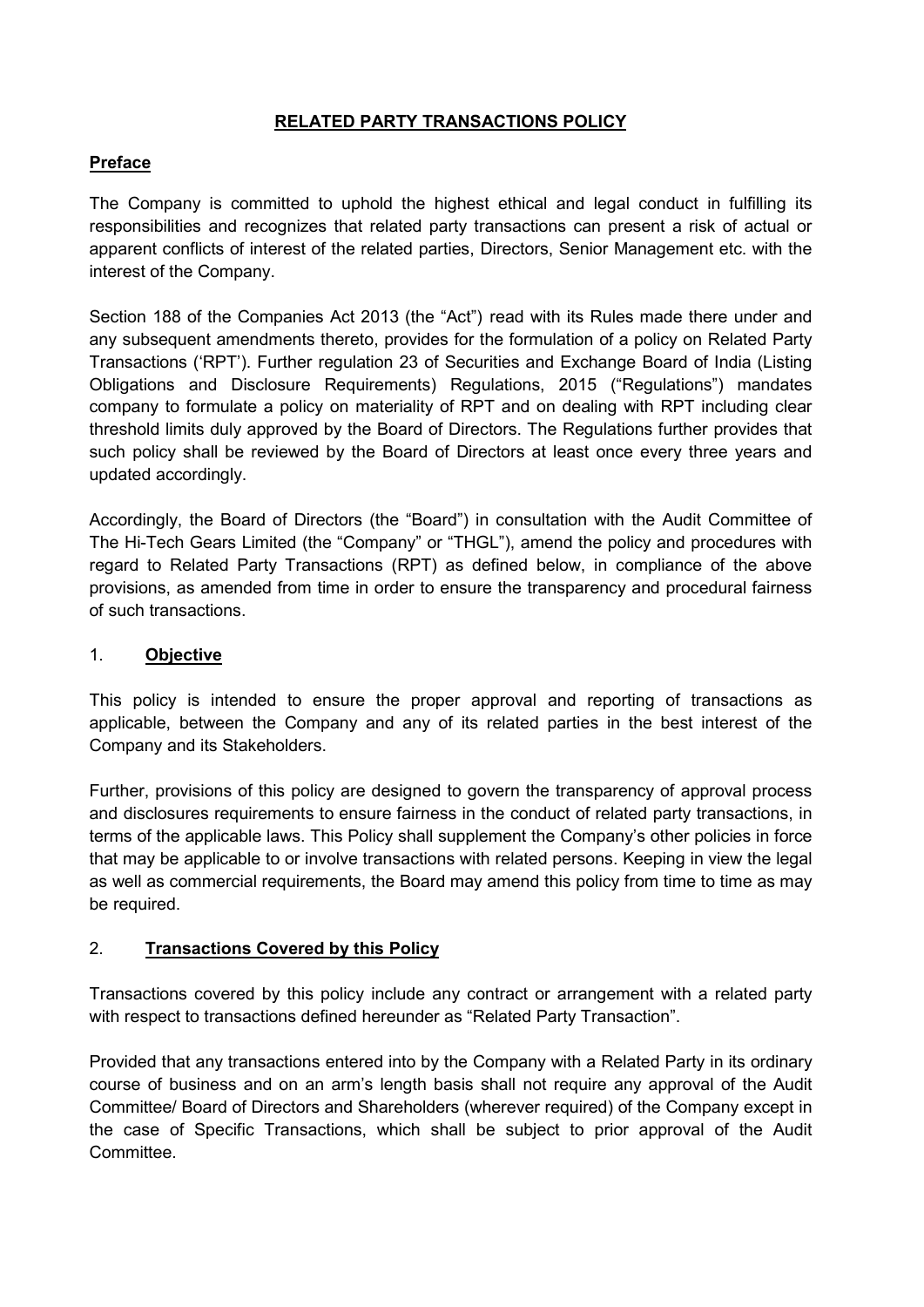Provided further that, any transaction entered into by the Company with Related Party in its ordinary course of business and on an arm's length basis, except Specific Transactions for which proper procedure shall be followed as provided under this Policy, shall be periodically disclosed to the Board.

#### Definitions

- 1) "Act" means the Companies Act, 2013 and amendments thereof.
- 2) "Audit Committee or Committee" means Committee of Board of Directors of the Company constituted under provisions of Act and Regulations.
- 3) "Associate Company", shall have the same meaning as defined under the provisions of the Act.
	- 4) "Board" means the Board of Directors of the Company.
	- 5) "Company" means The Hi-Tech Gears Limited.
- 6) "Control" shall have the same meaning as defined under the Act and SEBI (Listing Obligations and Disclosure Requirements) Regulations, 2015 as amended from time to time.
	- 7) "Director" means a person defined in Section 2(34) of Companies Act, 2013.
	- 8) "Employee" shall mean the permanent employees & office-bearer of the Company, including but not limited to Company Whole Time Directors.
- 9) 'Key Managerial Personnel' (KMP) means-
	- (i) the Chief Executive Officer or the Managing Director or the manager;
	- (ii) the Company Secretary;
	- (iii) the Whole-Time Director;
	- (iv) the Chief Financial Officer;
	- (v) Such other officer as may be prescribed, under Section 2(51) read with Section 203 of the Companies Act, 2013 & Rules made thereunder.
- 10) "Material transactions" a transaction with a related party shall be considered material if the transaction(s) to be entered into individually or taken together with previous transactions during a financial year, rupees one thousand crore or ten per cent of the annual consolidated turnover of the listed entity as per the last audited financial statements of the listed entity, whichever is lower or as altered from time to time or applied in pursuance of the Companies Act, 2013, Listing Regulation or any other applicable Laws.
- 11) "Significant Material Modification" to the related party transactions shall mean an increase beyond 15% on the overall approved existing limit with the Related Party.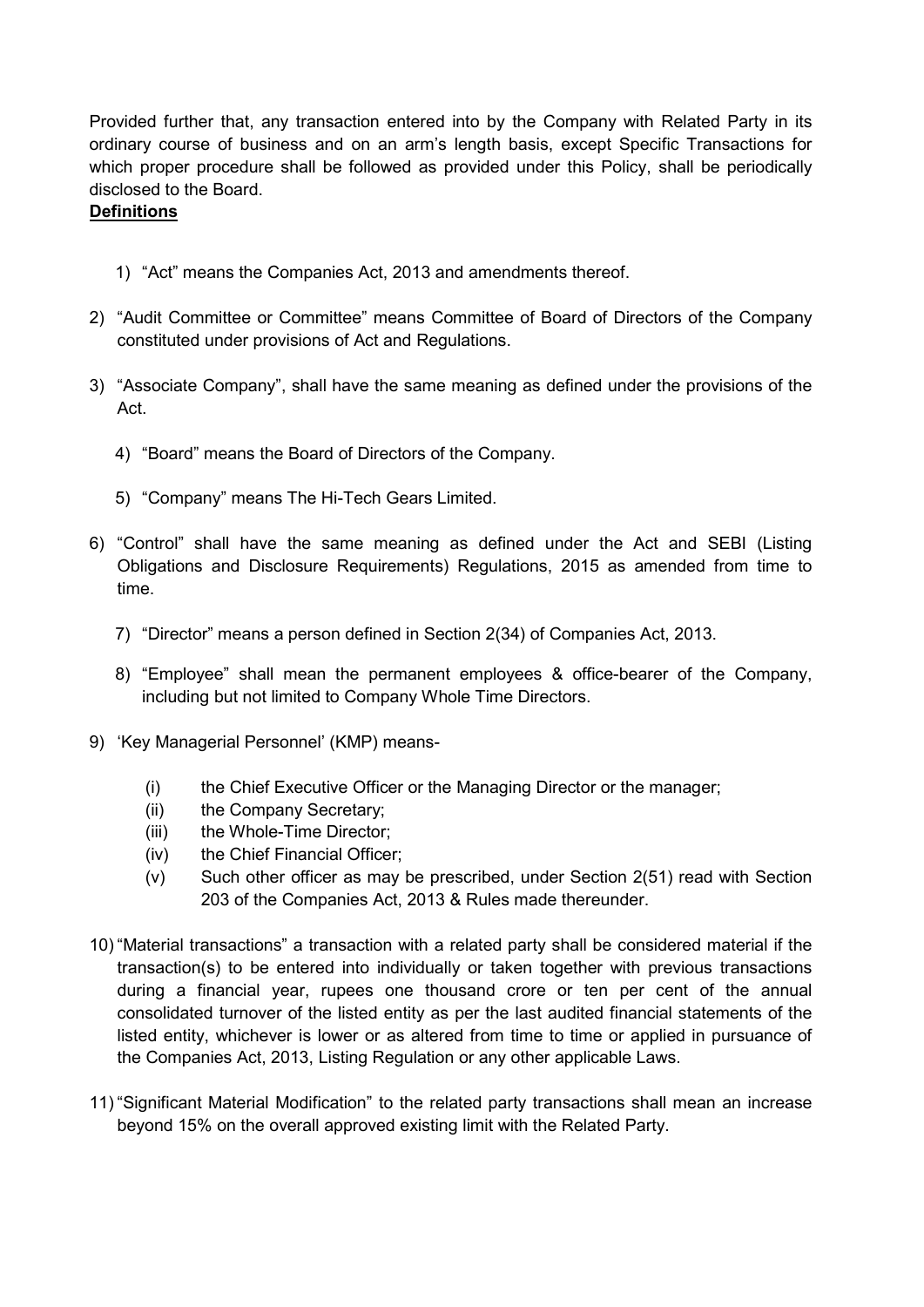- 12) "Office or place of profit" means any office or place
	- a. where such office or place is held by a director, if the director holding it receives from the Company anything by way of remuneration over and above the remuneration to which he is entitled as director, by way of salary, fee, commission, perquisites, any rent‐free accommodation, or otherwise;
	- b. where such office or place is held by an individual other than a director or by any firm, private Company or other body corporate, if the individual, firm, private Company or body corporate holding it receives from the Company anything by way of remuneration, salary, fee, commission, perquisites, any rent-free accommodation, or otherwise;
- 13) "Policy" or "the Policy" means Related Party Transaction Policy.
- 14) "Related Party" means Related Party as defined under Section 2(76) of the Companies Act, 2013 read with rules made thereunder, SEBI (Listing Obligations and Disclosure Requirements) Regulations, 2015 and the applicable accounting standards, as amended from time to time.
- 15) "Relatives" means persons as defined under Section 2(77) of the Companies Act, 2013 read with rules made thereunder, SEBI (Listing Obligations and Disclosure Requirements) Regulations, 2015 and the applicable accounting standards, as amended from time to time.
- 16) "Related Party Transactions" means transactions/ contracts/ arrangement between the Company and its related parties which fall under one or more of the following headings:

#### As per Section 188 of the Act read with rules made thereunder:

- a) Sale, purchase or supply of any goods or materials;
- b) Selling or otherwise disposing of, or buying, property of any kind;
- c) Leasing of property of any kind;
- d) Availing or rendering of any services;
- e) Appointment of any agent for purchase or sale of goods, materials, services or property;
- f) Such related party's appointment to any office or place of profit in the Company, its subsidiary Company or associate Company; and
- g) Underwriting the subscription of any securities or derivatives thereof, of the Company;

#### As per SEBI (Listing Obligations and Disclosure Requirements) Regulations, 2015

Related Party Transactions means a transaction involving transfer of resources, services or obligations between

(i) a listed entity or any of its subsidiaries on one hand and a related party of the listed entity or any of its subsidiaries on the other hand; or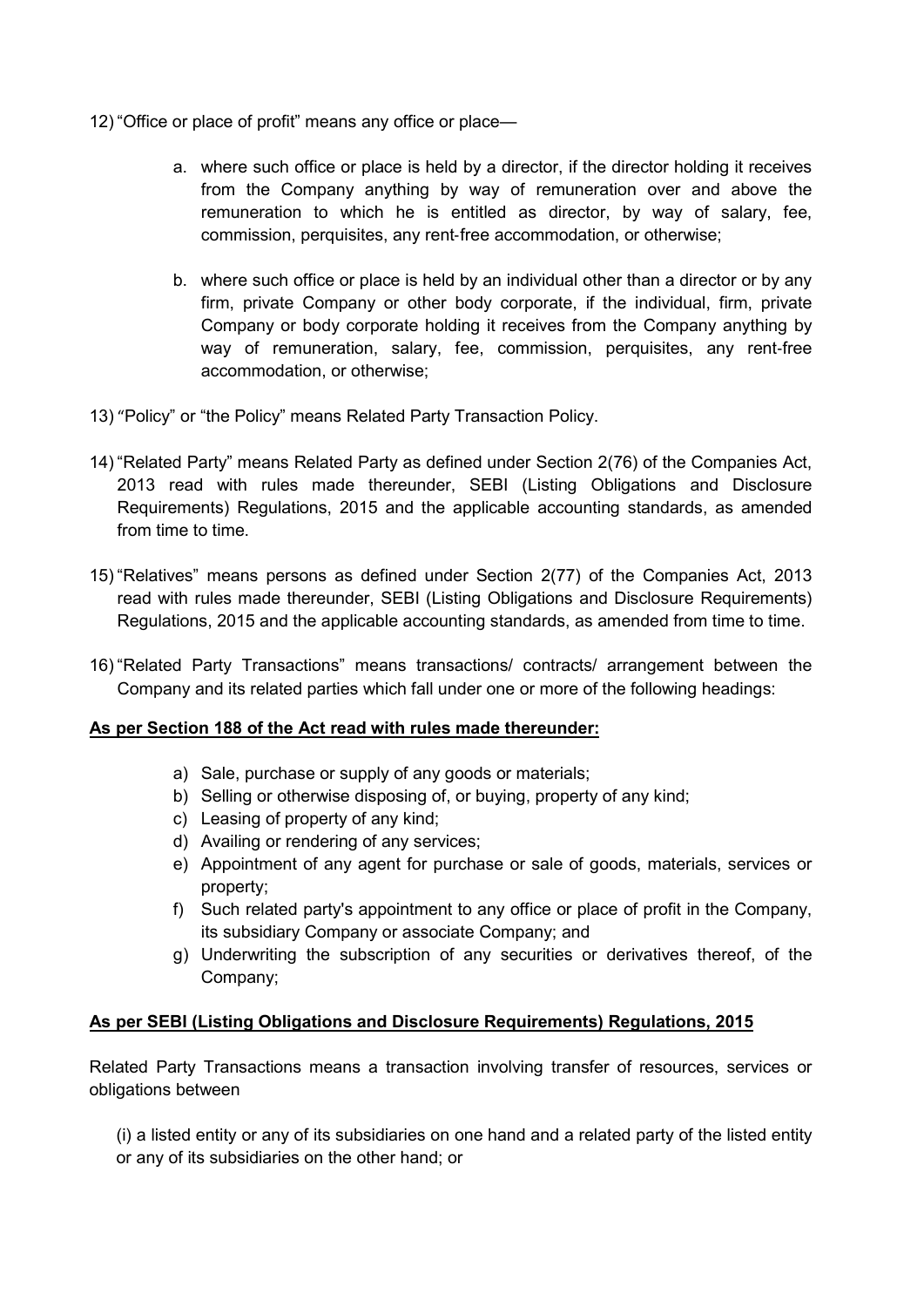(ii) a listed entity or any of its subsidiaries on one hand, and any other person or entity on the other hand, the purpose and effect of which is to benefit a related party of the listed entity or any of its subsidiaries, with effect from April 1, 2023;

regardless of whether a price is charged and a "transaction" with a related party shall be construed to include a single transaction or a group of transactions in a contract.

The above definition stand amended/ altered upon change in the definition as per the change in the respective regulations

17) "Transactions on arm's length basis" means a transaction between two related parties that is conducted as if they were unrelated, so that there is no conflict of interest.

Unless the content otherwise requires, words or expression contained in this policy shall bear the same meaning as in the Act, SEBI (Listing Obligation and Disclosures Requirements) Regulation, 2015 and other SEBI Regulations, as may be applicable or any statutory modifications/ amendments or re-enactment thereof in force in case of conflict, order of preference will be the same as mentioned above.

#### 3. Policy

All Related Party Transactions must be reported to the Audit Committee and referred for approval by the Committee in accordance with this Policy.

#### 4.1 Identification of Potential Related Party Transactions

Each Director and Key Managerial Personnel is responsible for providing notice to the Board or Audit Committee of any potential Related Party Transaction involving him or her or his or her Relative, including any additional information about the transaction that the Board/ Audit Committee may reasonably request. The Board/ Audit Committee will determine whether the transaction does, in fact, constitute a Related Party Transaction requiring compliance with this policy.

The Company strongly prefers to receive such notice of any potential Related Party Transaction well in advance so that the Audit Committee/ the Board has adequate time to obtain and review information about the proposed transaction.

#### 4.2 Prohibitions related to Related Party Transactions

A. All Related Party Transactions shall require prior approval of Audit Committee.

However, the Audit Committee may grant Omnibus approval for Related Party Transactions proposed to be entered into by the Company. Such Omnibus approval be valid for a period not exceeding one year & shall require fresh approvals after the expiry of one year.

In providing such omnibus approval, Audit Committee shall satisfy the need for such approval on the basic of below criteria.

I. Examining the present situation & taking stock the need of such transaction.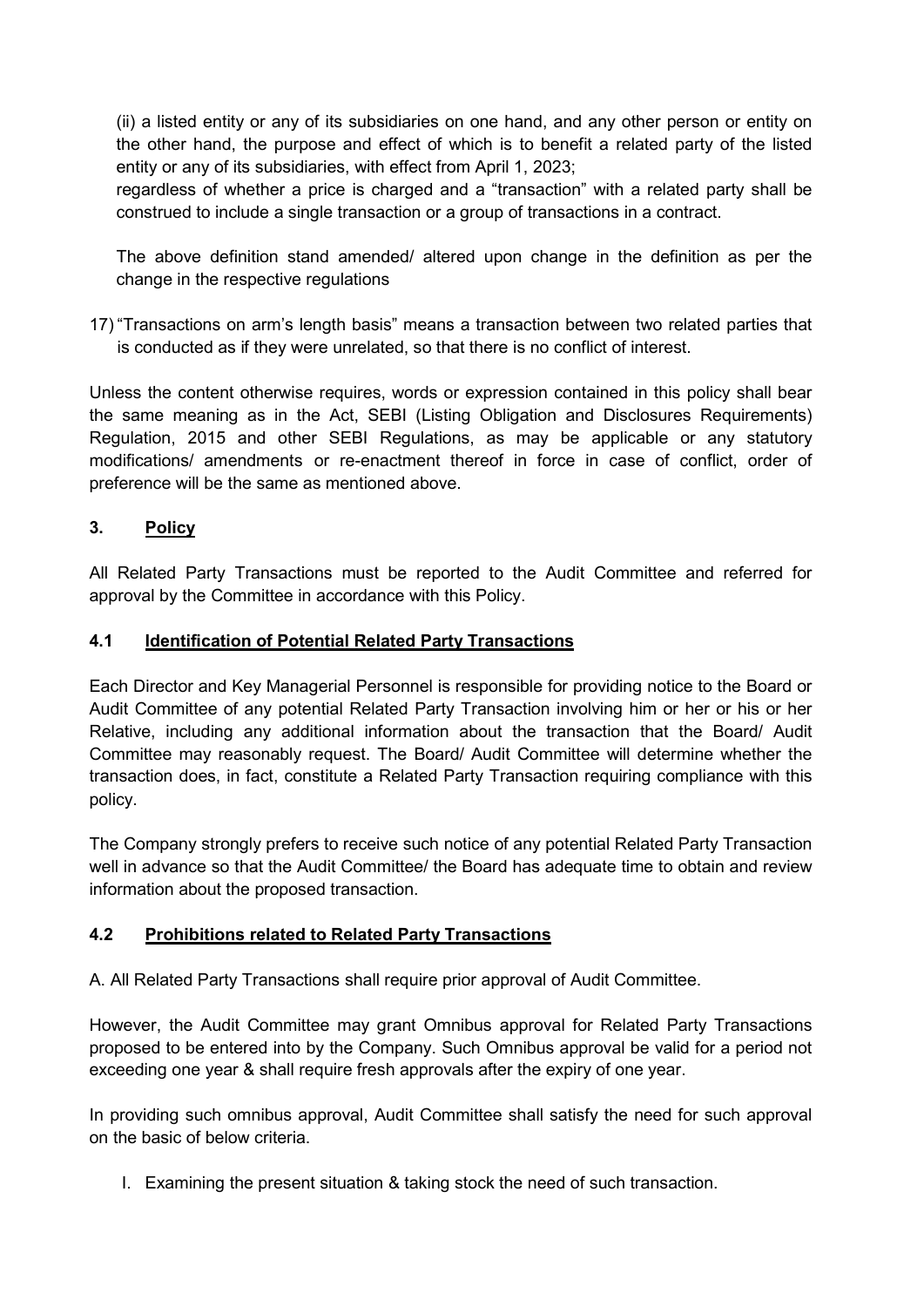- II. The name(s) of the Related Party, nature & particulars of transaction, period of transaction, maximum amount of transaction, material term & its relationship.
- III. Indicative transaction value, within which each & all transaction with each Related Party to be entered vis a vis the percentage of consolidated turnover of Company.
- IV. Formula for variation in the price, if any.
- V. Sources of funds, nature of indebtness, cost of fund, interest present covenants, purpose of the funds to be utilized by beneficiary etc in case the transaction is related to loan, advances, ICDs made to related party, including to its subsidiary companies.
- VI. Such other conditions as the Audit Committee may deem fit pursuant to Regulation & Act's requirement, as may be amended from time to time.

In providing the omnibus approval for the first year & subsequent year necessary Regulations, Circulars/ Notifications of Ministry of Corporate Affairs, SEBI & other Authorities to be taken care.

The Board to give its approval based on the recommendation of Audit Committee. Further, all Material Related Party Transactions shall require approval of the shareholders through special resolution and the Related Parties shall abstain from voting on such resolutions.

B. All material Related Party Transactions shall require approval of Shareholders

'Material Related Party Transactions' has the same meaning as provided in Companies Act, 2013 and/ or SEBI Listing Regulations.

All material related party transactions and subsequent material modification shall require prior approval of the shareholders through resolution.

The notice to shareholders shall follow the requirement of Companies Act, 2013 and SEBI Listing Regulations.

#### 4.3 Review and Approval of Related Party Transactions

Related Party Transactions will be referred to the next regularly scheduled meeting of Audit Committee for review and approval. Any member of the Committee who has a potential interest in any Related Party Transaction will rescue himself or herself and abstain from discussion and voting on the approval of the Related Party Transaction.

To review a Related Party Transaction, the Committee will be provided with all relevant material information of the Related Party Transaction, including the terms of the transaction, the business purpose of the transaction, the benefits to the Company and to the Related Party, and any other relevant matters. In determining whether to approve a Related Party Transaction, the Committee will consider the following factors, among others, to the extent relevant to the Related Party Transaction:

- $\overline{P}$  Whether the terms of the Related Party Transaction are fair and on arm's length basis to the Company and would apply on the same basis if the transaction did not involve a Related Party;
- $\blacktriangleright$ Whether there are any compelling business reasons for the Company to enter into the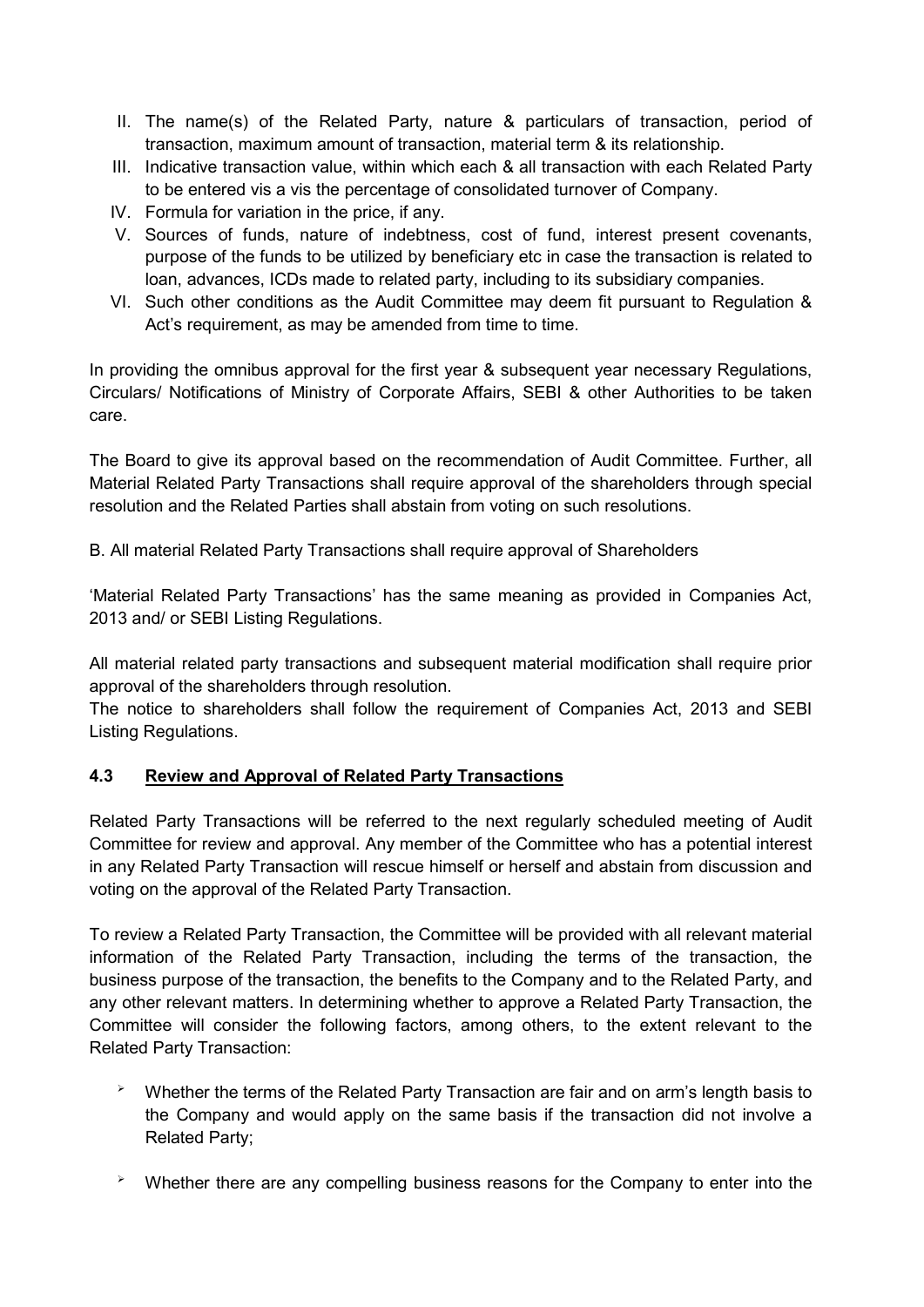Related Party Transaction and the nature of alternative transactions, if any;

- $\blacktriangleright$  Whether the Related Party Transaction would affect the independence of an independent director;
- $\blacktriangleright$  Whether the proposed transaction includes any potential reputational risk issues that may arise as a result of or in connection with the proposed transaction;
- $\blacktriangleright$  Whether the Company was notified about the Related Party Transaction before its commencement and if not, why pre-approval was not sought and whether subsequent ratification is allowed and would be detrimental to the Company; and
- $\overline{P}$  Whether the Related Party Transaction would present an improper conflict of interest for any director or Key Managerial Personnel of the Company, taking into account the size of the transaction, the overall financial position of the director, Executive Officer or other Related Party, the direct or indirect nature of the director's, Key Managerial Personnel's or other Related Party's interest in the transaction and the ongoing nature of any proposed relationship and any other factors the Board/Committee deems relevant.

If the Committee determines that a Related Party Transaction should be brought before the Board, or if the Board in any case elects to review any such matter or it is mandatory under any law for Board to approve the Related Party Transaction, then the considerations set forth above shall apply to the Board's review and approval of the matter, with such modification as may be necessary or appropriate under the circumstances.

All related party transactions and subsequent material transactions shall be approved by the independent Directors. The Whole Time Directors/ Non-Executive Director (s) on the Committee to abstain from such approval process.

Notwithstanding the foregoing, the following Related Party Transactions shall not require approval of Audit Committee or Shareholders:

- i. Any transaction that involves the providing of compensation to a director or Key Managerial Personnel in connection with his or her duties to the Company or any of its subsidiaries or associates, including the reimbursement of reasonable business and travel expenses incurred in the ordinary course of business.
- ii. Any transaction in which the Related Party's interest arises solely from ownership of securities issued by the Company and all holders of such securities receive the same benefits pro rata as the Related Party.
- iii. Any transaction involving with Related Party to advice, directions or instructions in pure professional capacity, if allowed by the Laws, Rules & Regulations.
- iv. Transactions between Company and its Wholly Owned Subsidiary Company (ies) including the step down subsidiary company (ies) or transaction between wholly owned subsidiary Companies as per Regulation 23 (5) of SEBI (LODR) Regulations 2015.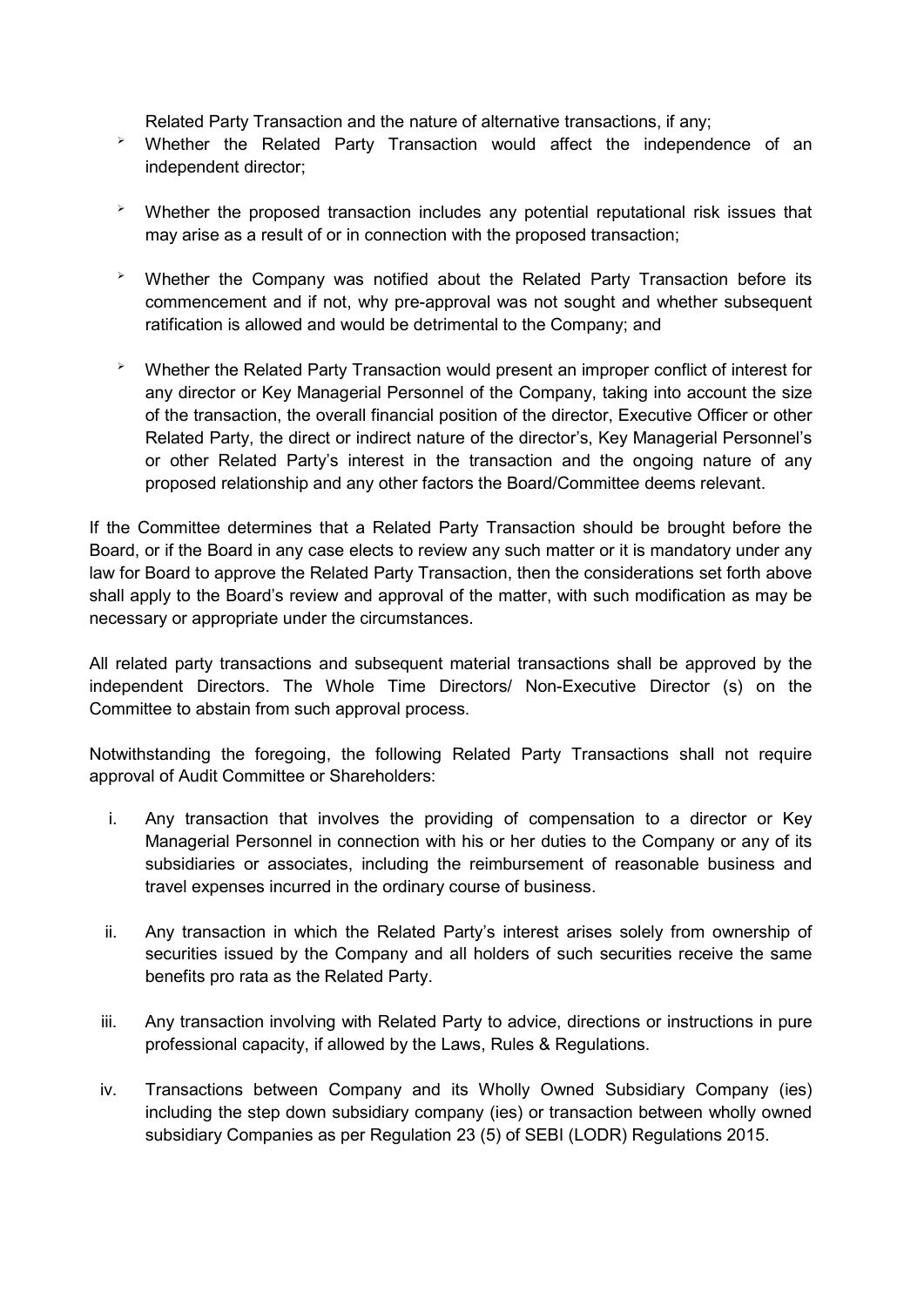#### 4.4 Thresholds Limits in respect of Related Party Transactions

#### i. For material transaction with related party

The Audit Committee/ Board of Directors of the Company have approved the threshold limits in respect of material transaction with the related party pursuant to Regulation 23 of the SEBI Listing Regulations. The details of the threshold of material transaction # are given below:

#### (Amounts in Rupees Crore)

|                          | Name of the Related Party                                                                                   | <b>Vulcan</b><br><b>Electro</b><br><b>Controls Limited</b> | <b>The</b><br>Hi-Tech<br><b>Engineering System</b><br><b>Private Limited</b> |
|--------------------------|-------------------------------------------------------------------------------------------------------------|------------------------------------------------------------|------------------------------------------------------------------------------|
| <b>Financial</b><br>Year | material<br><b>Nature</b><br>οf<br>transactions                                                             |                                                            |                                                                              |
| 2021-2022                | Rent, Sale of goods, Purchase<br>goods, Rendering<br>of<br>&<br>Receiving of Job<br>Work/<br>Services, etc. | $304.18*$                                                  | 152.09*                                                                      |

\* The above transactional limits are accounted upto March 31, 2020 and thereafter an increase of 15% on whole year value on year to year basis subject to the approval, if required, of the Audit Committee/ Board of Directors/ Shareholders of the Company, as the case may be.

# It is important to note that SEBI (LODR) Regulations & Companies Act, 2013 provides different set of threshold limits for material transaction. Similarly, both have different reporting mechanism to respective regulators. The Audit Committee /Board of Directors have provided the information in this section as per Companies Act, 2013 in order for stringent compliance.

#### ii. For other transaction with related party

The Audit Committee/ Board of Directors of the Company shall grant the Omnibus approval for the transaction other than material transaction with the related party at the beginning of every financial year.

| <b>Name</b><br>of the<br><b>Related</b><br><b>Party</b> |                                                                                                                                                             | Aquarian<br><b>Fibreceme</b><br>nt Pvt Ltd | Hi-<br>The<br><b>Tech</b><br><b>Robotic</b><br><b>Systemz</b><br>Limited | <b>Promoters</b> | Key Managerial<br><b>Personnel</b><br>(KMPs) |
|---------------------------------------------------------|-------------------------------------------------------------------------------------------------------------------------------------------------------------|--------------------------------------------|--------------------------------------------------------------------------|------------------|----------------------------------------------|
| Financi<br>al Year                                      | Nature of the<br>transaction                                                                                                                                | $\overline{\phantom{0}}$                   |                                                                          |                  |                                              |
|                                                         | 2021-22   Rent, Sale of   3.0<br>Goods,<br>Purchase of<br>Goods,<br>Rendering of<br>work/<br>job<br>services,<br>Receiving of<br>job work &<br>services etc |                                            | 16.70                                                                    | 0.035            |                                              |

#### (Amounts in Rupees Crore)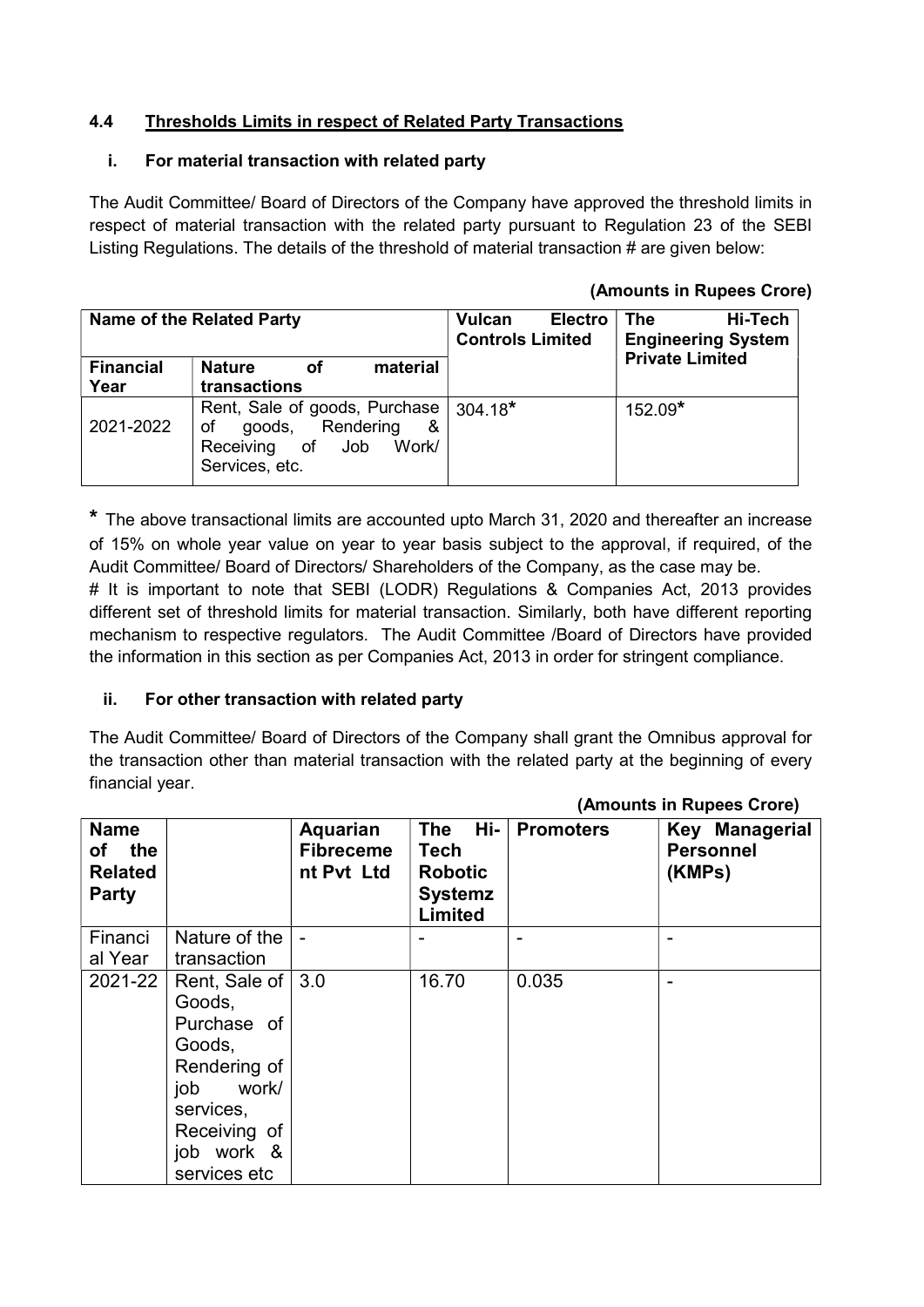| Remuneratio | $\overline{\phantom{0}}$ | ' Remuneration          | Remuneration as                      |
|-------------|--------------------------|-------------------------|--------------------------------------|
|             |                          | l as per separate   per | separate                             |
|             |                          |                         | approval/resolut   approval/resoluti |
|             |                          | lon                     | on                                   |

Notwithstanding anything contain in this policy, a transaction involving payments made to a related party with respect to brand usage or royalty shall be considered material if the transaction(s) to be entered into individually or taken together with previous transactions during a financial year, exceed five percent of the annual consolidated turnover of the Company as per the last audited financial statements of the Company.

Related Party Transaction policy on materiality and its threshold limits shall be reviewed by the Board of Directors of the Company once in every three years and updated accordingly.

#### 4. Related Party Transactions not approved under this Policy

In the event the Company becomes aware of a Related Party Transaction with a Related Party that has not been approved under this Policy prior to its consummation, the matter shall be reviewed by the Committee. The Committee shall consider all of the relevant facts and circumstances regarding the Related Party Transaction, and shall evaluate all options available to the Company, including ratification, revision or termination of the Related Party Transaction. The Committee shall also examine the facts and circumstances pertaining to the failure of reporting such Related Party Transaction to the Committee under this Policy, and shall take any such action it deems appropriate.

In any case, where the Committee determines not to ratify a Related Party Transaction that has been commenced without approval, the Committee, as appropriate, may direct additional actions including, but not limited to, immediate discontinuation or rescission of the transaction. In connection with any review of a Related Party Transaction, the Committee has authority to modify or waive any procedural requirements of this Policy.

#### 5. Exemptions

Nothing contained in this policy shall apply to any contract or arrangement—

- a) entered into by the Company in its ordinary course of business other than transactions which are not on an arm's length basis.
- b) between the Company and any other partner of the firm in which Director/ Manager/ Relative is a partner.
- c) service availed in a professional capacity from body corporate/ person.
- d) The following transaction(s) undertaken by the Independent Director with the Company or its holding, subsidiary, or associate company or their promoters or directors during the year and during two immediately preceding financial years shall not fall in the ambit of pecuniary relationship with the Company:
	- (i) Receipt of remuneration by way of sitting fees;
	- (ii) Re‐imbursement of expenses for attending board and other meetings;
	- (iii) Any profit related commission as approved by members.